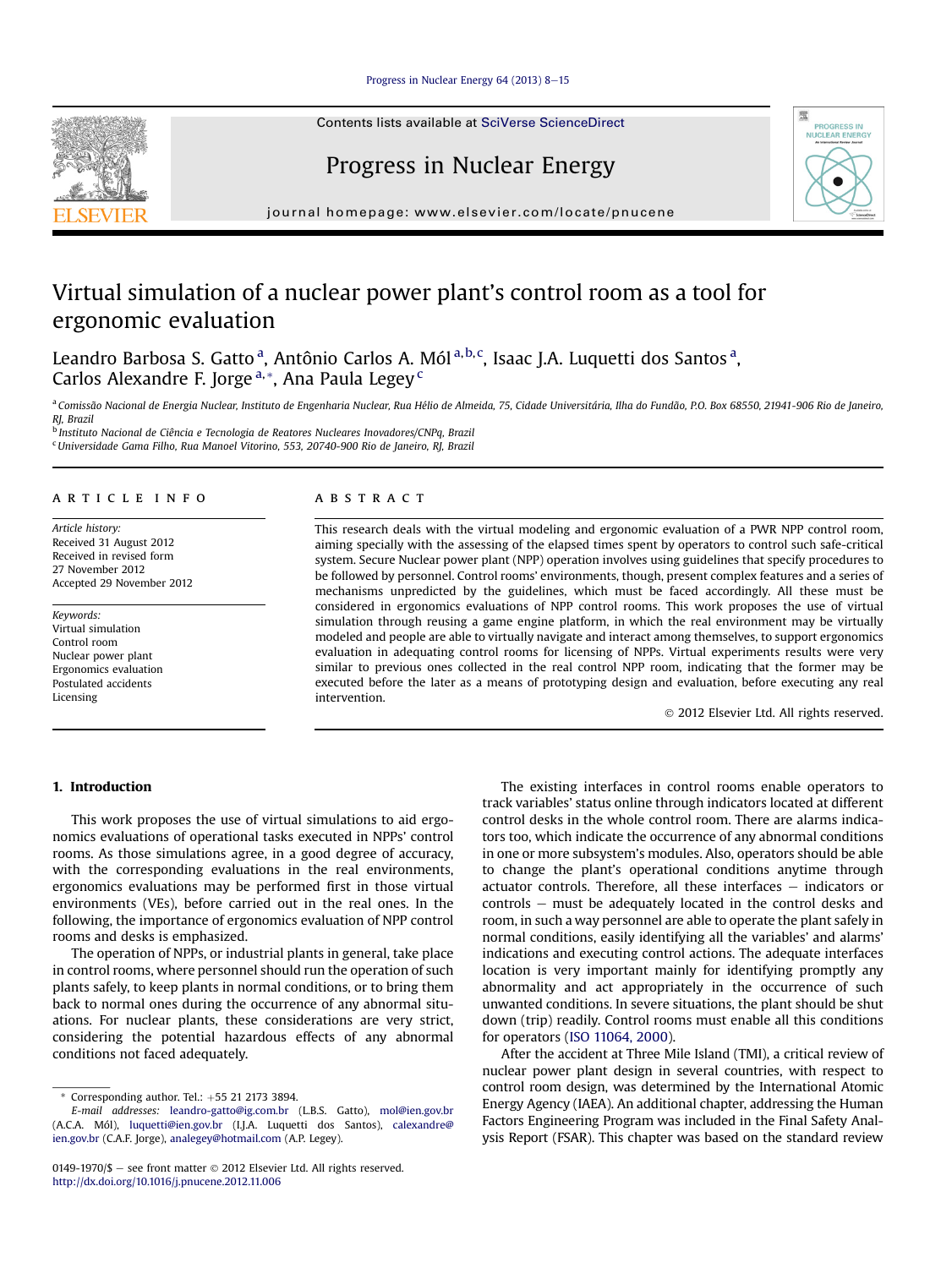plan [NUREG 800 \(2001\)](#page--1-0), which defined the nine areas for human factors review [\(NUREG 711, 2002](#page--1-0)). The requirements for a human factors engineering program will depend upon the human factors team qualification and experience, and on the number of human factors inputs. The following elements are recommended to be included in this program: operating experience review, functional requirement analysis, functions allocation, task analysis, staffing qualification, human reliability analysis, human system interface design, procedure development, training, human factors verification and validation [\(NUREG 711, 2002\)](#page--1-0). The contributions of human factors engineering program are to ensure that the operator tasks are clearly specified, the number of staff, their functions and qualifications are adequate, the human system interfaces, procedures and training meet task performance requirements and are consistent with human cognitive functions. Guidelines for digital control room of nuclear power plants have been developed recently by the US Nuclear Regulatory Commission [\(NUREG 700, 2002\)](#page--1-0). This guideline was developed to provide review guidance in nuclear power plant control rooms, and has one section dedicated to the HSI elements, one dedicated to specific systems and another one dedicated to workstation and workplace design.

Ergonomics and human factors research field find direct application in the design or upgrade of nuclear or industrial control rooms, aiming to improve operational safety and reliability. This research field deals with the evaluation of human behavior during operation experiments, by analyzing whether operators are able to track adequately variables' indications, to detect and identify correctly abnormal operational conditions from the alarms indications, and to act promptly to recover normal conditions. Based on these evaluations, indicators and controls may be more adequately placed in the control desks and in the control room, as well as the control desks themselves may be better located, considering the movement of operators within the control room during normal and abnormal conditions. Anything in the control desks or room designs could be changed to improve the overall operating conditions, based on ergonomics evaluations.

Virtual reality (VR) technology finds direct application for such tasks, since VEs may be designed to reproduce the real ones with high visual fidelity. Thus, evaluations may be carried out first in those VEs, before the tests in the real ones, if these occur. The later assumption  $-$  that the real environments may not exist  $-$  might happen in the design of totally new control rooms. Also, VE simulation approach may be used for the upgrade of existing ones. In this case, many modifications may be performed virtually, until achieving the desired performance. Then, the real environment may be modified accordingly.

This paper describes the use of a virtual simulation platform, based on a computer game engine that is freely available for educational and research purposes. Previous work has been done in reusing this platform for similar applications, as described in the next section. The current paper describes its reuse to reproduce an existing pressurized water reactor (PWR) NPP control room, to perform a comparative analysis between a previous ergonomic evaluation done in that real environment, to evaluation done using the corresponding VE. This paper thus emphasizes the VR technology use for the nuclear engineering field application.

#### 2. Related work

## 2.1. Ergonomics evaluation of NPPs

As already mentioned, ergonomics evaluation plays an important role for industrial plants in general, and specially for nuclear plants. The reader can have an overview of this type of research in some references in this field, as ([Malone, 1980](#page--1-0); [Hollnagel, 1985;](#page--1-0) [Rollenhagen et al., 1989;](#page--1-0) [Pikaar, 1990](#page--1-0); [Foley et al., 1998](#page--1-0); [Feher,](#page--1-0) [1999\)](#page--1-0). Also, some guidelines deal with this matter, especially for nuclear plants ([IEC 964, 1989](#page--1-0); [IAEA-TECDOC 565, 1990](#page--1-0); [ANSI/ANS-](#page--1-0)[3.5, 1993](#page--1-0); [IEC 1227, 1993](#page--1-0); [IEC 1771, 1995;](#page--1-0) [IEC 1772, 1995;](#page--1-0) [IAEA-](#page--1-0)[TECDOC 812, 1995;](#page--1-0) [ISO 11064, 2000\)](#page--1-0).

Previous research and development (R&D) has been carried out in Instituto de Engenharia Nuclear  $-$  IEN (Nuclear Engineering Institute), a research institute of Comissão Nacional de Energia  $Nuclear - CNEN$  (Brazilian Commission of Nuclear Energy), dealing with ergonomics evaluation of NPP control rooms and desks. More specifically, one R&D dealt with ergonomics evaluation of a PWR NPP. This research was developed during a D.Sc. thesis ([Santos,](#page--1-0) [2003\)](#page--1-0), when a case study was evaluated, considering personnel movement and tasks executed during an operation. Further results were published also elsewhere [\(Santos et al., 2008](#page--1-0)).

That R&D made use of video recordings collected during operation, and analyzed whether control desks and interfaces were adequately located or not. To be more specific, it was verified if personnel could move freely while executing their tasks, or if somebody could be blocked to move by other personnel; or if somebody could have his or her sight obstructed by other ones. Also, the times spent for the execution of each task were measured and registered. All this was carried out considering some predefined procedures.

[Santos \(2003\)](#page--1-0) suggested the use of more advanced technology to aid in this type of evaluation. The current paper deals exactly with this, by making use of VR technology to verify in what degree it could aid in ergonomics evaluation of NPP control rooms.

## 2.2. VR simulation for the nuclear and related engineering fields

Computer-based technology has been used for many different applications, aiming to simulate real environments in computers, as a support for training workers in their tasks, for example. Especially, VR technology has been used for similar applications, through different approaches.

VR technology has been applied to the nuclear engineering field through different approaches. Concentrating in applications similar to the one reported in the current paper, one could cite other research groups have been using VR technology for simulating NPP control desks and control rooms, which results have reported in [Drøivoldsmo](#page--1-0) [et al. \(2000\)](#page--1-0), [Drøivoldsmo and Louka \(2002\),](#page--1-0) [Nystad and Sebok](#page--1-0) [\(2004\)](#page--1-0), [Sebok et al. \(2004\)](#page--1-0), [Nystad and Strand \(2006\)](#page--1-0), [Louka et al.](#page--1-0) [\(2006\)](#page--1-0), [Hanes and Naser \(2006\)](#page--1-0) and [Markidis and Rizwan-uddin](#page--1-0) [\(2006\)](#page--1-0), as typical examples. These works show how VR may be used to simulate and support evaluations in such important field as the design of nuclear and industrial control desks and rooms.

IEN's staff has also been using VR technology for the nuclear engineering field, mainly in two R&D lines: (i) simulating a PWR NPP control desk, and (ii) simulating a research nuclear plant for evaluation of dose received by personnel. The reader can find results related to the former application, the virtual control desk development, in the book chapter ([Aghina et al., 2011\)](#page--1-0). The paper ([Aghina et al., 2012\)](#page--1-0) gives deeper details in this development. The reader can also find results of the second application cited in a most recent related paper [\(Mól et al., 2010\)](#page--1-0), or in a book chapter [\(Jorge](#page--1-0) [et al., 2010](#page--1-0)) that summarizes them.

## 3. PWR NPP control room simulation

This section describes the case study developed in the current work. [Subsection 3.1](#page--1-0) describes the real PWR NPP control room in which this work was based, describing the first experiment executed. [Subsection 3.2](#page--1-0) describes the approach used for virtual simulation of the PWR NPP control room.